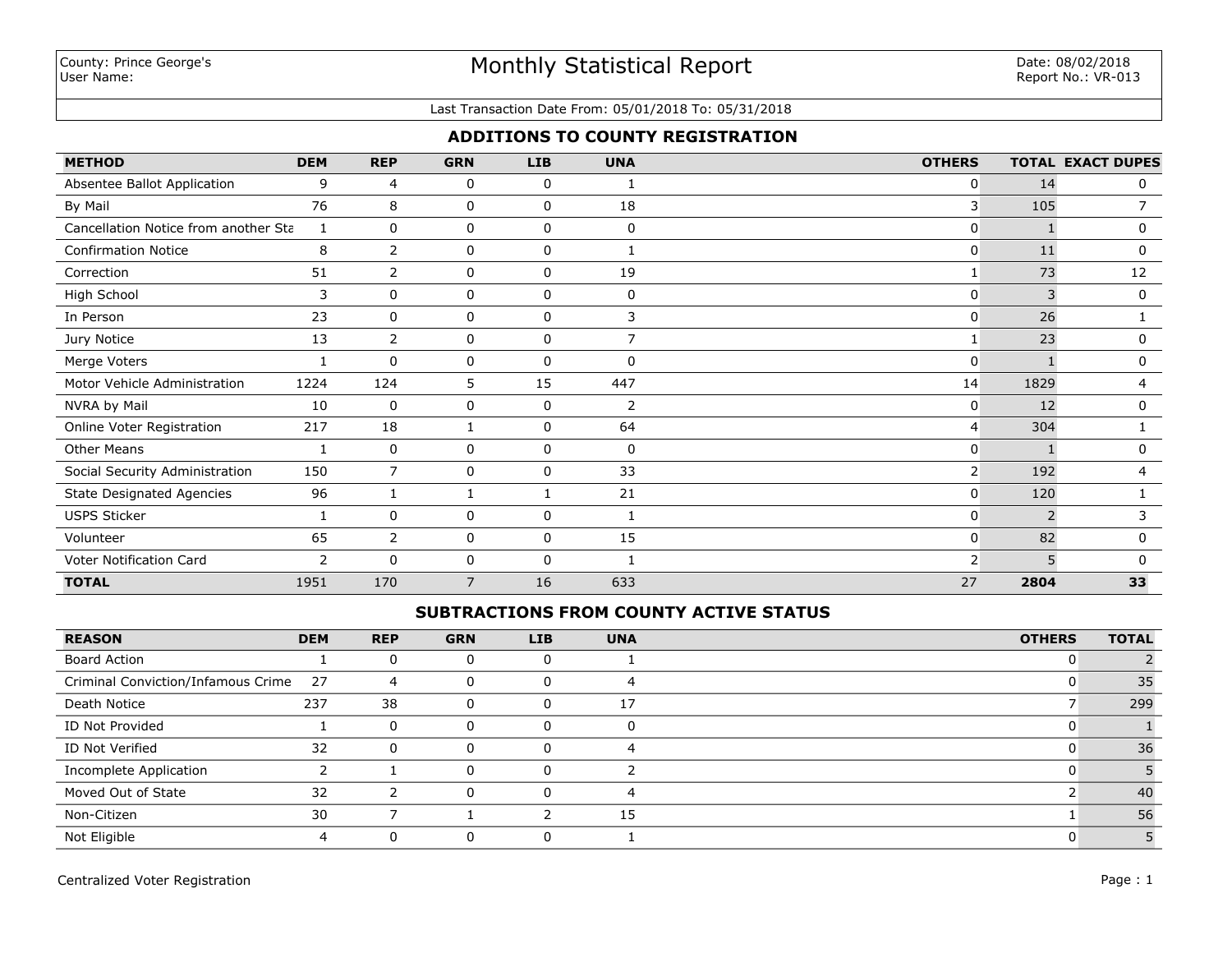| County: Prince George's<br>User Name:                 |        |       | Monthly Statistical Report | Date: 08/02/2018<br>Report No.: VR-013 |        |  |    |        |  |  |
|-------------------------------------------------------|--------|-------|----------------------------|----------------------------------------|--------|--|----|--------|--|--|
| Last Transaction Date From: 05/01/2018 To: 05/31/2018 |        |       |                            |                                        |        |  |    |        |  |  |
| Voter Request                                         |        |       |                            |                                        |        |  |    |        |  |  |
| Duplicate/Merged                                      |        |       |                            |                                        |        |  |    |        |  |  |
| <b>County Transfer Out</b>                            | $-539$ | $-63$ | $-2$                       | $-4$                                   | $-112$ |  | -7 | $-727$ |  |  |
| <b>TOTAL</b>                                          | 912    | 117   |                            |                                        | 160    |  | 17 | 1215   |  |  |

## **AFFILIATION CHANGES**

| <b>CHANGE</b> | <b>DEM</b> | <b>REP</b> | <b>GRN</b> | <b>LIB</b> | <b>UNA</b> | <b>OTHERS</b> | <b>TOTAL</b> |
|---------------|------------|------------|------------|------------|------------|---------------|--------------|
| From          | 241        | 129        | 25         | <u>_ _</u> | 261        | 40            | 708          |
| To            | 366        | 70<br>ο    | 10         | . .        | 209        | 31            | 708          |
| <b>TOTAL</b>  | 125        | $-5+$      | -15.       |            | $-52$      | -9            |              |

## **CURRENT ACTIVE REGISTRATION**

| <b>ACTIVITY</b>              | <b>DEM</b> | <b>REP</b> | <b>GRN</b> | <b>LIB</b> | <b>UNA</b> | <b>OTHERS</b> | <b>TOTAL</b>   |
|------------------------------|------------|------------|------------|------------|------------|---------------|----------------|
| <b>BEGINNING OF REPORT</b>   | 451318     | 40787      | 1052       | 1606       | 67190      | 11529         | 573482         |
| ADDITIONS $(+)$              | 1951       | 170        |            | 16         | 633        | 27            | 2804           |
| REINSTATED (+)               | 66         |            |            | 0          | 20         |               | 95             |
| CANCELLED (-)                | $-338$     | $-53$      | -1         | $-2$       | $-42$      | $-10$         | $-446$         |
| COUNTY TRANSFER OUT (-)      | $-539$     | $-63$      | $-2$       | $-4$       | $-112$     | $-7$          | $-727$         |
| AFFILIATION CHANGES (+ OR -) | 125        | $-51$      | $-15$      |            | $-52$      | -9            | $\overline{0}$ |
| * INACTIVATED (-)            | 0          | 0          | 0          | 0          | $\Omega$   |               | $\overline{0}$ |
| $*$ REACTIVATED $(+)$        | 133        |            |            | 0          | 24         |               | 163            |
| <b>END OF REPORT TOTALS</b>  | 452716     | 40800      | 1041       | 1618       | 67661      | 11535         | 575371         |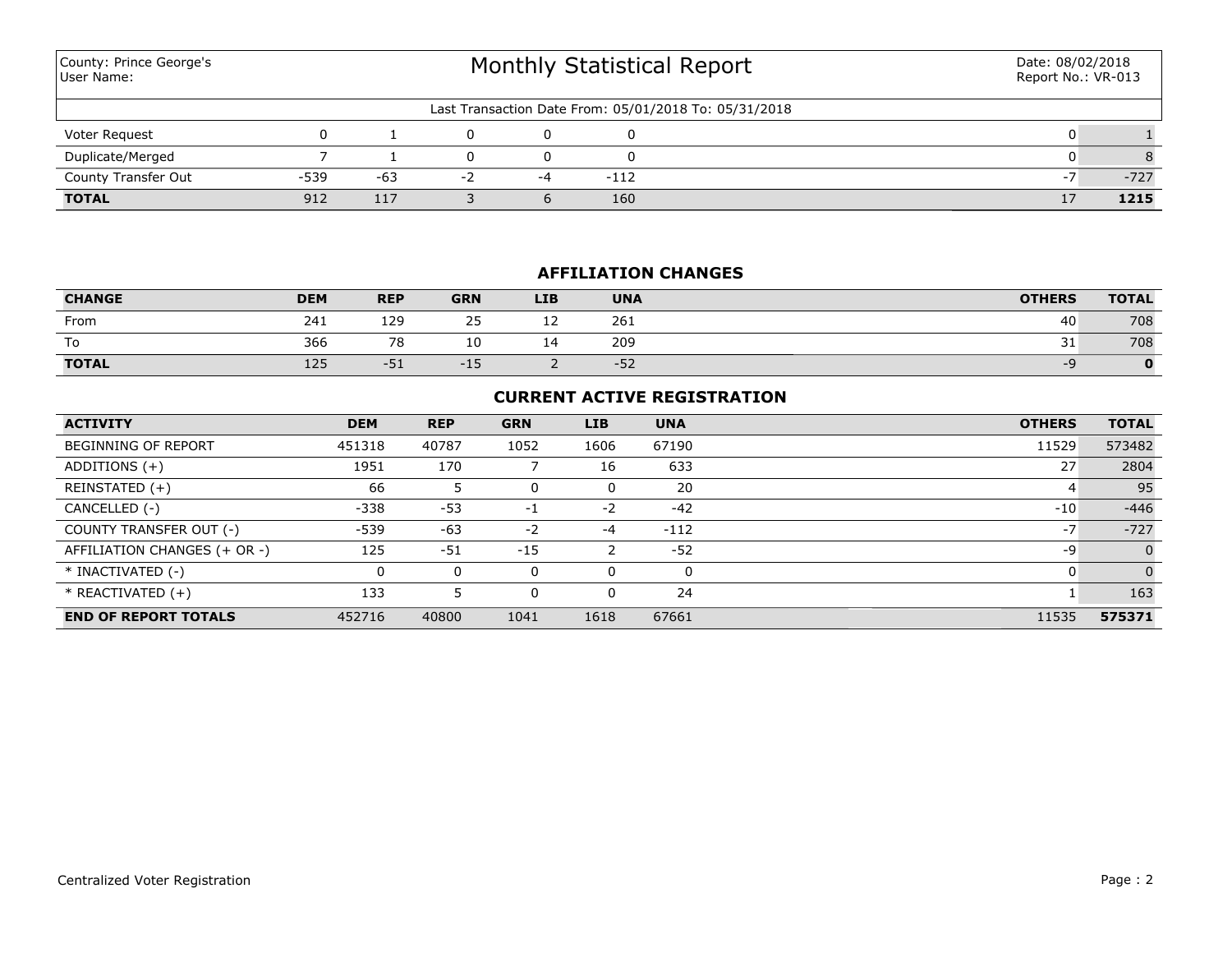#### Last Transaction Date From: 05/01/2018 To: 05/31/2018

#### **INACTIVE REGISTRATION**

#### **SUBTRACTIONS FROM COUNTY INACTIVE STATUS**

| <b>REASON</b>                      | <b>DEM</b>     | <b>REP</b>     | <b>GRN</b>   | <b>LIB</b>  | <b>UNA</b>     | <b>OTHERS</b> | <b>TOTAL</b>   |
|------------------------------------|----------------|----------------|--------------|-------------|----------------|---------------|----------------|
| Absentee Ballot Application        |                | 0              | 0            | 0           | 0              | 0             |                |
| By Mail                            | $\overline{7}$ |                | 0            | 0           | 0              | 0             | 8              |
| <b>Confirmation Notice</b>         | 9              |                | 0            | 0           | 0              | 0             | $10\,$         |
| Criminal Conviction/Infamous Crime | 4              | 0              | 0            | 0           | 0              | 0             | $\overline{4}$ |
| Death Notice                       | 4              | $\overline{2}$ | 0            | 0           | 0              | 0             | 6              |
| ID Not Verified                    |                | 0              | 0            | 0           | 0              | 0             |                |
| Jury Notice                        |                | 0              | 0            | 0           | 0              | 0             |                |
| Motor Vehicle Administration       | 61             | 3              | 0            | 0           | 11             | 3             | 78             |
| Moved Out of State                 | 28             | 5              | 0            | 0           | $\overline{2}$ | 0             | 35             |
| Online Voter Registration          | 24             | 0              | 0            | 0           | 5              | 0             | 29             |
| <b>Other Means</b>                 | 1              | 0              | 0            | 0           | 0              | 0             |                |
| Social Services Agencies           |                | 0              | 0            | 0           | 0              | 0             |                |
| <b>State Designated Agencies</b>   | 27             | 0              | 0            | 0           | 4              | 0             | 31             |
| Duplicate/Merged                   | 0              | 0              | 0            | 0           | 0              | 0             | $\Omega$       |
| County Transfer Out                | $-34$          | $-8$           | $\mathbf 0$  | $\mathbf 0$ | -3             | $\Omega$      | $-45$          |
| <b>TOTAL</b>                       | 203            | 20             | $\mathbf{0}$ | $\mathbf 0$ | 25             | 3             | 251            |

#### **CURRENT INACTIVE REGISTRATION**

| <b>ACTIVITY</b>              | <b>DEM</b> | <b>REP</b> | <b>GRN</b> | <b>LIB</b> | <b>UNA</b> | <b>OTHERS</b> | <b>TOTAL</b> |
|------------------------------|------------|------------|------------|------------|------------|---------------|--------------|
| <b>BEGINNING OF REPORT</b>   | 32385      | 3387       | 88         | 170        | 6371       | 931           | 43332        |
| $*$ INACTIVATED $(+)$        |            | $\Omega$   |            |            | $\Omega$   |               | $\Omega$     |
| *REACTIVATED (-)             | $-135$     | -5         |            |            | $-20$      | -3            | $-163$       |
| COUNTY TRANSFER OUT (-)      | $-34$      | -8         |            |            | $-3$       |               | $-45$        |
| AFFILIATION CHANGES (+ OR -) |            | $\Omega$   |            |            | 0          |               | $\Omega$     |
| CANCELLED FROM INACTIVE (-)  | -36        | -7         |            |            | $-2$       |               | $-45$        |
| PENDING FROM INACTIVE (-)    | - 1        | 0          |            |            | $\Omega$   |               | - 1          |
| <b>TOTAL INACTIVE</b>        | 32179      | 3367       | 88         | 170        | 6346       | 928           | 43078        |

## **TOTAL REGISTRATION RECORDS**